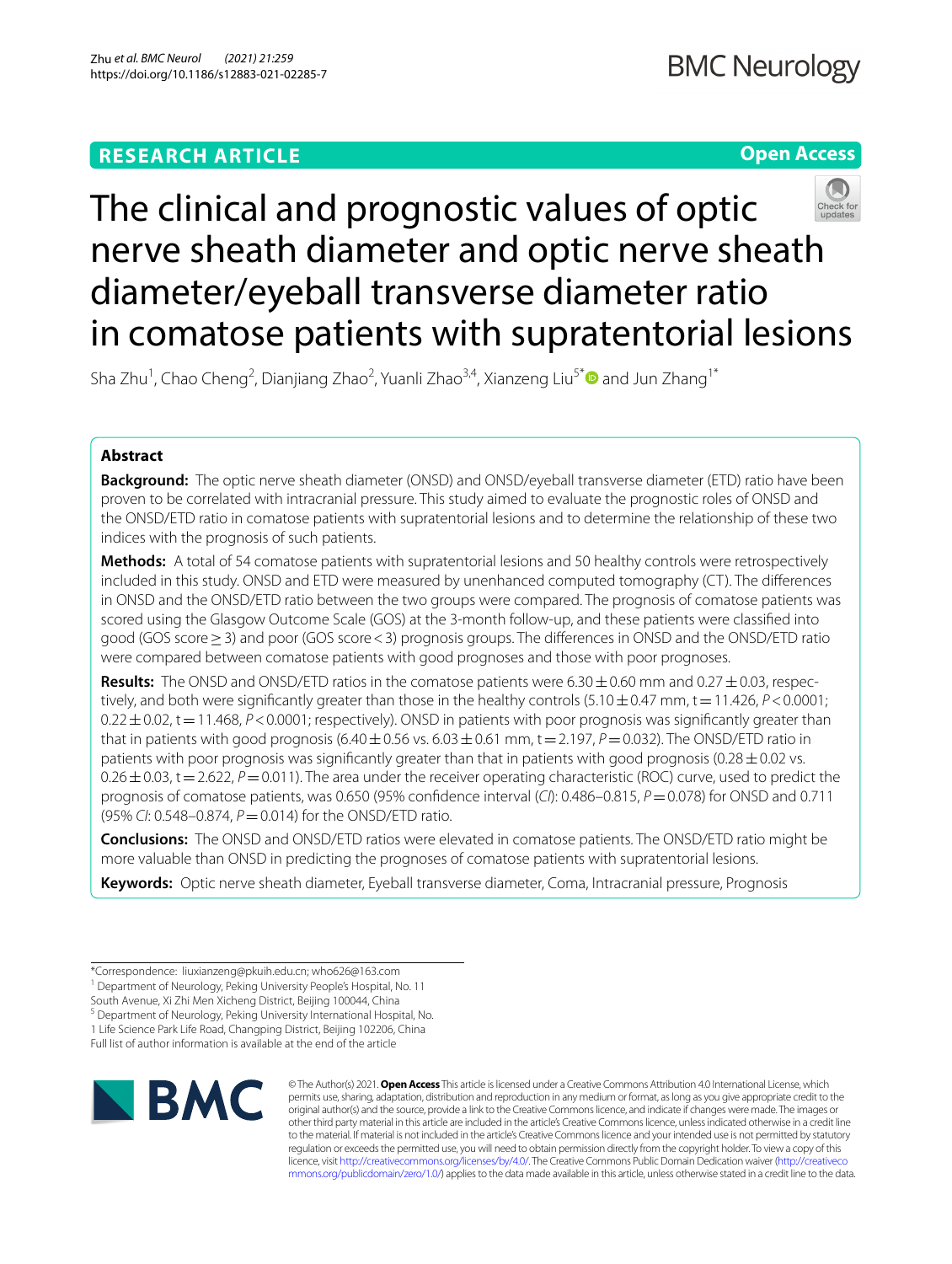#### **Background**

Coma is characterized by a severe disruption in arousal and awareness and is associated with a high mortality rate. Diverse causes of coma have been reported, such as hypoxic ischaemic encephalopathy (HIE), traumatic brain injury (TBI), cerebrovascular disease, brain tumours, infection, inflammation, etc. [\[1\]](#page-6-0). Currently, a large number of methods are used to predict the prognosis of comatose patients, including electroencephalogram, somatosensory evoked potential, transcranial Doppler ultrasound, serology, etc.

Supratentorial lesions refer to diseases above the tentorium of the cerebellum that might elevate intracranial pressure (ICP). From pathological examinations, it was reported that supratentorial lesions can cause brain shift, followed by herniation, brainstem compression, and death [[1\]](#page-6-0). Brain herniation occurs when increased ICP causes abnormal protrusion of brain tissue through openings in rigid intracranial barriers (e.g., the tentorial notch). ICP could be directly related to the prognosis of comatose patients. Therefore, monitoring of ICP is important for comatose patients with supratentorial lesions, assisting clinicians in making robust decisions.

External ventricular drains (EVDs) are frequently utilized to accurately monitor and treat ICP, but they are invasive and costly and can lead to a series of complications, such as intracranial infection and induced cerebral haemorrhage, thereby restricting their clinical application.

Noninvasive methods for measuring and evaluating ICP have been developed but have not been demonstrated to be sufficiently reliable to use on a routine basis. Since the optic nerve sheath communicates with the intracranial subarachnoid space [\[2](#page-6-1)], and the ICP level can be indirectly determined by the optic nerve sheath diameter, measurement of ONSD has emerged as a noninvasive technique in recent years. Currently, ONSD can be evaluated with ultrasonography, magnetic resonance imaging (MRI), and CT scans. Among these methods, CT is more appropriate for diagnosing comatose patients because it can promptly detect the cause of coma and evaluate the development of the disease. Previous studies have shown that ONSD is strongly correlated with ICP level; when ICP level increases, the elevation of ONSD is noteworthy, and vice versa  $[3-6]$  $[3-6]$  $[3-6]$ . The prognostic value of ONSD has been reported in several studies [[3](#page-6-2), [5,](#page-6-4) [7](#page-6-5), [8](#page-6-6)]. A number of scholars have demonstrated that ONSD is strongly correlated with ETD in healthy individuals [[9](#page-6-7)]. The ONSD/ETD ratio has shown better predictive value than ONSD in ICP monitoring  $[8]$  $[8]$ , although few data are available regarding its prognostic value.

The present study aimed to assess the prognostic roles of ONSD and the ONSD/ETD ratio in comatose patients with supratentorial lesions and to determine the relationship between these two indices and the prognosis of comatose patients.

#### **Methods**

#### **Study design and clinical collection**

This retrospective study was approved by the Ethics Committee of Peking University International Hospital (Approval No. 2021–001 (BMR)). Comatose patients with supratentorial lesions who were admitted to the Neurological Intensive Care Unit (NICU) of Peking University International Hospital (Beijing, China) from August 2015 to November 2020 were enrolled in the study. The inclusion criteria were as follows: 1) patients aged  $\geq$  18 and≤80 years old; 2) supratentorial lesions detected by unenhanced CT, including acute cerebral infarction (ACI), cerebral haemorrhage (CH), subarachnoid haemorrhage (SAH), and TBI; and 3) comatose patients with Glasgow coma scale (GCS) scores  $\leq$ 8 upon admission. All of the comatose patients had indirect CT signs of intracranial hypertension, such as midline shift, cerebral oedema, compressed cisterns, small ventricles, and sulcal effacement. The exclusion criteria were as follows: 1) history of glaucoma, thyroid-associated ophthalmopathy, or optic nerve diseases; 2) combined ocular and optic nerve injuries at admission; 3) lumbar puncture performed within 2 weeks before the measurement of ONSD and a history of SAH; and 4) serious complications that could afect life expectancy (e.g., haematopathy, tumour, etc.).

The control group included 50 subjects who were admitted to our outpatient department for physical examinations and were matched with comatose patients in terms of age and sex parameters. In this group, acute intracranial lesions were excluded by brain CT scans, and the physical examinations were unremarkable regarding signs and symptoms of intracranial hypertension. Patients with ophthalmic diseases and a history of SAH were excluded.

The study subjects' clinical data were reviewed and collected, including age, sex, weight, body mass index (BMI), and mean arterial pressure (MAP). Data related to primary disease, clinical history, GCS score, and operations during hospitalization that could afect ICP levels, such as haematoma clearance and decompressive craniectomy, were also recorded for the comatose patients.

#### **Measurement of ONSD and ETD**

All of the comatose patients underwent head CT scans on the frst day of coma onset for aetiology assessment. The CT scans were performed on a spiral scanner (64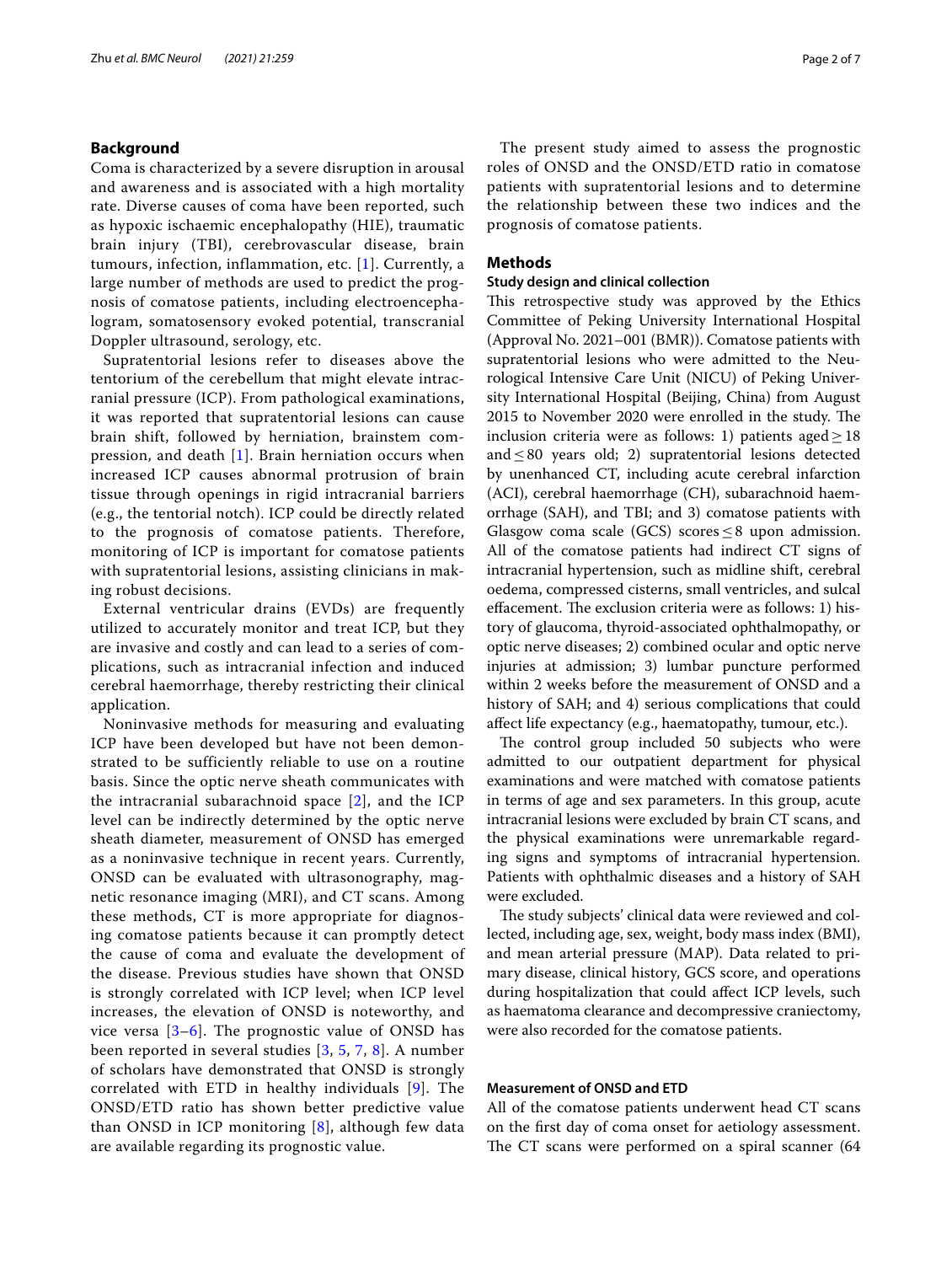row; Siemens Healthcare Diagnostics Inc., Berlin, Germany) with a tube voltage of 120 kV, tube current of 200–300 mA, slice thickness of 2 mm, slice interval of 3 mm, and pitch of 1. Two experienced radiologists who were blinded to the clinical data interpreted the CT images independently. The ONSD and ETD were measured at a fxed mediastinal window (width, 300; level, 35) for the same contrast and brightness. The direction of the optic nerve was identifed by three-dimensional reconstruction of brain CT data, and the ONSD was measured 3 mm behind the eyeball [\[3](#page-6-2)] (Fig. [1\)](#page-2-0). ETD was measured from one side of the retina behind the lens to the other for the maximum diameter (Fig. [1\)](#page-2-0). The values measured by two radiologists were averaged. All of the measurements of ONSD and ETD were performed bilaterally, and the mean value was considered to calculate the ONSD/ETD ratio.

#### **Outcome assessment**

The comatose patients were assessed with the GOS score at the 3-month follow-up by telephone or face-to-face interviews. According to the GOS scores, the patients were divided into two groups: good prognosis (GOS 3, severe disability; GOS 4, moderate disability; GOS 5, return to normal life) and poor prognosis (GOS 1, death; GOS 2, vegetative state).

#### **Statistical analysis**

SPSS software (IBM, Armonk, NY, USA), version 23.0, was used to perform statistical analyses. Continuous variables are expressed as the mean $\pm$ standard deviation (SD). Abnormally distributed data are presented as the median (interquartile range). Categorical variables are expressed as counts (percentages). The chisquare test was used to compare data, including sex, GCS score, aetiology, and clinical data. The independent-samples t-test was utilized to compare data, such as the age, weight, BMI, ONSD, and ONSD/ETD ratio. Nonparametric tests were used to compare height and MAP. The area under the ROC curve was employed to assess the prognostic value of the ONSD and ONSD/ ETD ratio. A *P* value < 0.05 was considered statistically signifcant.

#### **Results**

#### **Clinical characteristics**

A total of 54 comatose patients with supratentorial lesions and 50 healthy controls were included in this study. The median GCS score at admission in the coma group was  $3.5$  (interquartile range:  $3-6$ ). The main causes of coma included ACI  $(n=12)$ , CH  $(n=19)$ , SAH ( $n=13$ ), and TBI ( $n=10$ ). The demographic characteristics of the comatose patients and healthy controls at baseline are summarized in Table [1.](#page-3-0)

# **Comparing the ONSD and ONSD/ETD ratio**

## **between the coma and control groups**

The ONSDs in the coma group and control group were  $6.30 \pm 0.60$  mm and  $5.10 \pm 0.47$  mm, respectively  $(t=11.426, P<0.0001)$ . In addition, the ONSD/ ETD ratios in the coma group and control group were  $0.27 \pm 0.03$  and  $0.22 \pm 0.02$ , respectively (t=11.468, *P*<0.0001).

#### **Outcomes of comatose patients and the associated factors**

At the 3-month follow-up, 17 (31.5%) patients had good outcomes, while 37 (68.5%) patients had poor outcomes. Table [2](#page-3-1) presents the results of the comparison between patients with good prognosis and those with poor prognosis. There were significant differences in the GCS score (χ2=28.834, *P*<0.0001), ONSD (t=2.197, *P*=0.032), and ONSD/ETD ratio  $(t=2.622, P=0.011)$  between the two groups. There were no significant differences in age,

<span id="page-2-0"></span>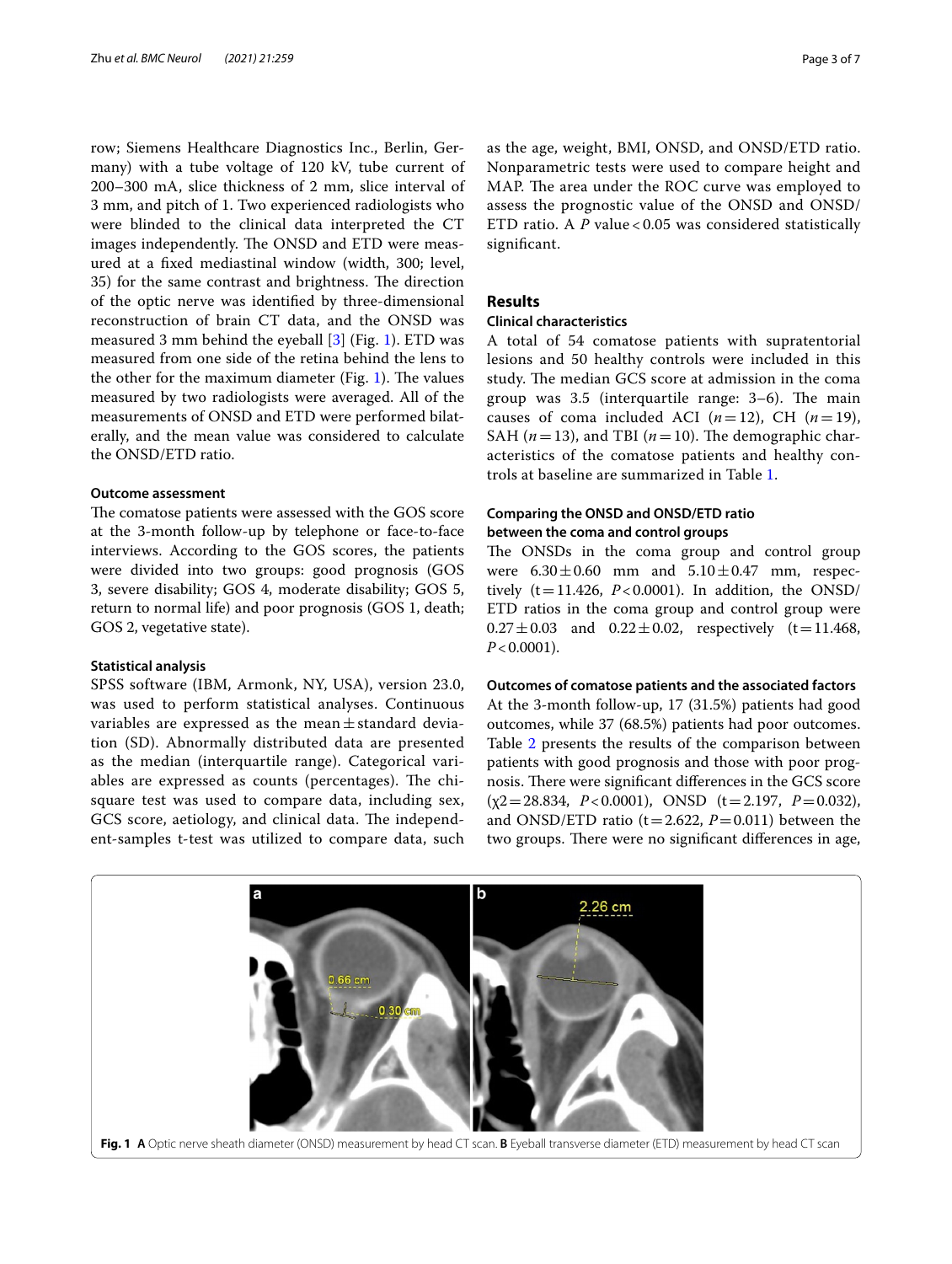| <b>Characteristic</b>                         | Coma group ( $n = 54$ ) | Control group ( $n = 50$ ) | $x^2/t/z$ value | P value |
|-----------------------------------------------|-------------------------|----------------------------|-----------------|---------|
| Age [yr/d, mean (SD)                          | 58.8 (17.4)             | 54.9 (17.0)                | 1.155           | 0.251   |
| Sex, male $\lceil n \cdot \frac{1}{2} \rceil$ | 27(50.0)                | 24 (48.0)                  | 0.042           | 0.847   |
| Height [cm, mean (SD)]                        | 165.7 (7.5)             | 164.0(7.5)                 | $-1.442$        | 0.150   |
| Weight [kg, mean (SD)]                        | 66.2 (13.9)             | 67.3(12.1)                 | $-0.424$        | 0.672   |
| BMI [mean (SD)]                               | 23.5(4.8)               | 24.9(3.4)                  | $-1.753$        | 0.083   |
| MAP [mean (SD)]                               | 86.2 (20.6)             | 90.6(15.5)                 | $-2.392$        | 0.016   |
|                                               |                         |                            |                 |         |

<span id="page-3-0"></span>**Table 1** The demographic characteristics of the comatose patients and healthy controls at baseline

*SD* standard deviation, *BMI* body mass index, *MAP* mean arterial pressure

sex, height, weight, BMI, MAP, aetiology, past history or surgical operation.

### **Predictive efficiency of ONSD and ONSD/ETD ratio for outcomes of comatose patients**

The efficiency of ONSD and ONSD/ETD ratio in predicting poor prognoses of comatose patients is shown in Fig. [2](#page-4-0). The area under the curve  $(AUC)$  for  $ONSD$  in predicting poor prognoses of comatose patients was 0.650 (95% confdence interval (*CI*): 0.486–0.815,  $P=0.078$ ), with sensitivity of 54.1% and specificity of 76.5% at a cut-off value of 6.4 mm; the value of AUC for ONSD/ETD ratio predicting poor prognoses of comatose patients was 0.711 (95% *CI*: 0.548–0.874, *P*=0.014) at a cut-off value of 0.25, with sensitivity of 94.6% and specificity of 52.9%.

<span id="page-3-1"></span>**Table 2** Comparison of patients with good prognoses and those with poor prognoses

| Characteristic         | Good prognosis<br>$(n=17)$ | Poor prognosis<br>$(n=37)$ | $x^2/t/z$ value | P value  |
|------------------------|----------------------------|----------------------------|-----------------|----------|
| Age, yr [ mean (SD)]   | 52.8 (21.4)                | 61.6(14.8)                 | 1.544           | 0.136    |
| Sex, male [n (%)]      | 9(52.9)                    | 18(48.6)                   | 0.086           | 1.000    |
| Height [cm, mean (SD)] | 167.4(7.3)                 | 164.9 (7.6)                | $-1.398$        | 0.165    |
| Weight [kg, mean (SD)] | 68.5 (13.2)                | 65.1 (14.3)                | $-0.830$        | 0.410    |
| BMI [mean (SD)]        | 23.4(6.70)                 | 23.5(3.8)                  | 0.061           | 0.952    |
| MAP [mean (SD)]        | 93.8 (22.1)                | 82.7 (19.2)                | $-1.491$        | 0.138    |
| GCS score [n(%)]       |                            |                            | 28.834          | < 0.0001 |
| 3                      | 0                          | 27                         |                 |          |
| $\overline{4}$         | 2                          | $\overline{2}$             |                 |          |
| 5                      | 4                          | 4                          |                 |          |
| 6                      | 4                          | $\mathbf 0$                |                 |          |
| 7                      | $\overline{2}$             | $\overline{2}$             |                 |          |
| 8                      | 5                          | $\overline{2}$             |                 |          |
| Aetiology [n(%)]       |                            |                            | 6.270           | 0.093    |
| <b>ACI</b>             | 3                          | 9                          |                 |          |
| <b>CH</b>              | 9                          | 10                         |                 |          |
| SAH                    |                            | 12                         |                 |          |
| TBI                    | 4                          | 6                          |                 |          |
| Clinical history       |                            |                            |                 |          |
| Hypertension           | 7                          | 14                         | 0.055           | 1.000    |
| <b>Diabetes</b>        | 3                          | 7                          | 0.012           | 1.000    |
| CHD                    | 3                          | 4                          | 0.482           | 0.665    |
| Stroke                 | $\overline{4}$             | $\overline{4}$             | 1.493           | 0.243    |
| ONSD [mm, mean (SD)]   | 6.03(0.61)                 | 6.40(0.56)                 | 2.197           | 0.032    |
| ONSD/ETD, [mean (SD)]  | 0.26(0.03)                 | 0.28(0.02)                 | 2.622           | 0.011    |
| Operation [n(%)]       | 8(47.1)                    | 10 (27.0)                  | 2.103           | 0.215    |

*SD* standard deviation, *BMI* body mass index, *MAP* mean arterial pressure, *GCS* Glasgow coma scale, *CHD* coronary heart disease, *ACI* acute cerebral infarction, *CH* cerebral haemorrhage, *SAH* subarachnoid haemorrhage, *TBI* traumatic brain injury, *ONSD* optic nerve sheath diameter, *ETD* eyeball transverse diameter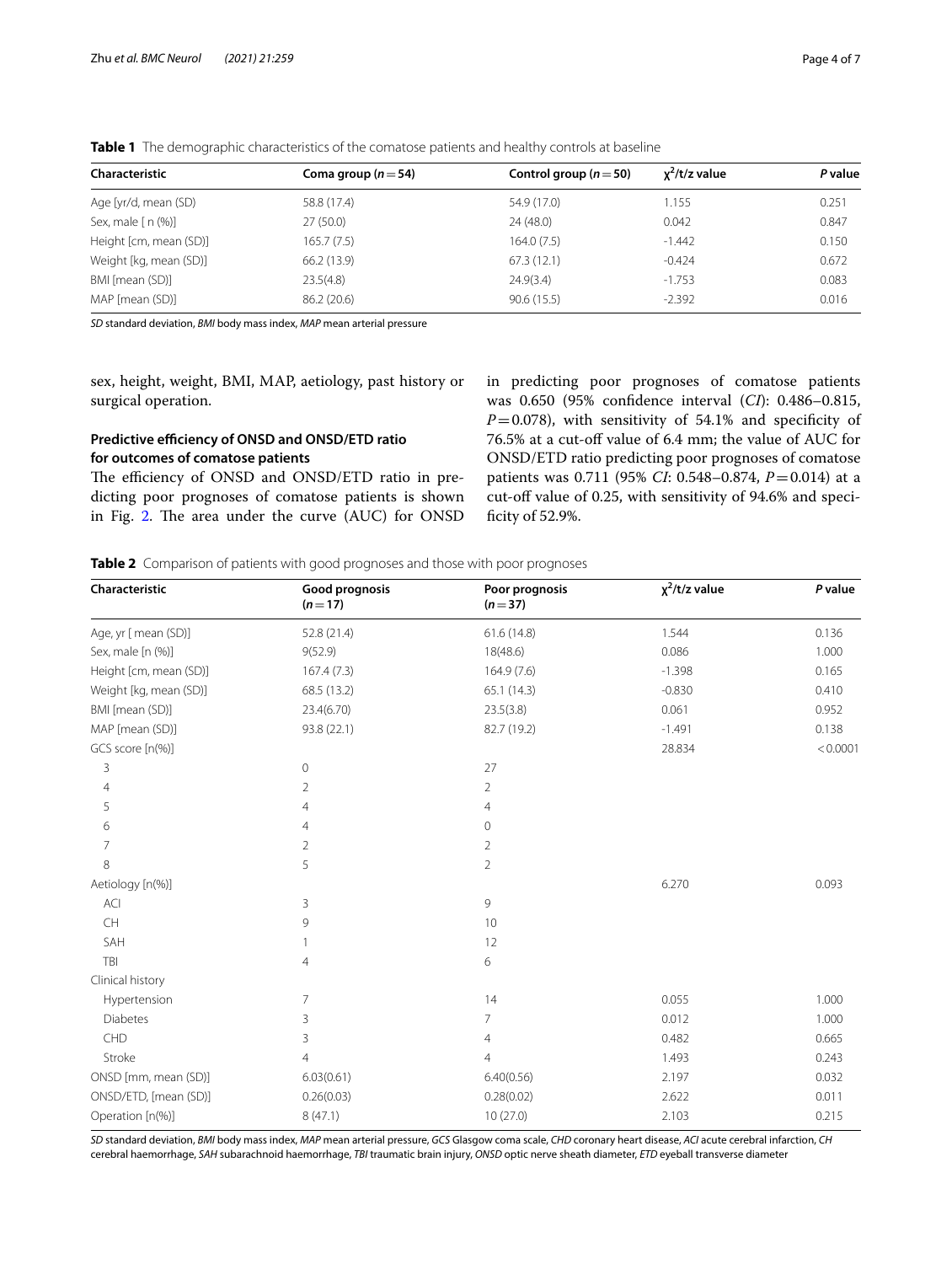

#### <span id="page-4-0"></span>**Discussion**

The results of the current study showed that the ONSD in the coma group was  $6.30 \pm 0.60$  mm compared to  $5.10 \pm 0.47$  mm in the control group. In addition, the ONSD/ETD ratio in the coma group was  $0.27 \pm 0.03$ compared to  $0.22 \pm 0.02$  in the control group. The ONSD and ONSD/ETD ratios were signifcantly greater in comatose patients with supratentorial lesions than in the healthy controls, which indirectly confirmed the relationship between ONSD and ICP. There were significantly greater ONSD and ONSD/ETD ratios in the poor prognosis group than in the good prognosis group. However, the performance of the ONSD/ETD ratio in predicting the outcomes of comatose patients was better than that of ONSD.

Monitoring of ICP is clinically signifcant for the prognosis and therapy of comatose patients. As a noninvasive method for monitoring ICP, ONSD has been used for 20 years and is expected to be an efective technique to predict the prognoses of patients. Conversely, the ONSD/ ETD ratio was frst described in 2014 and seemed to be more accurate in predicting ICP than ONSD alone [\[8](#page-6-6), [9\]](#page-6-7). A number of scholars have demonstrated that ONSD increases with the elevation of ICP, and increased ICP is strongly correlated with the poor prognosis of patients with neurological disorders [[7,](#page-6-5) [10–](#page-6-8)[12](#page-6-9)]. It was found that ONSD was increased in 95% of patients with ICH or SAH, as indicated by CT, and ONSD was  $6.6 \pm 0.8$  mm with a cut-off value of 5.5 mm, suggesting an elevated ICP  $[5]$  $[5]$ . Thus, the ONSD/ETD ratio might be more sensitive and specifc for ICP assessment [[6,](#page-6-3) [8](#page-6-6)].

A number of scholars have investigated the prognostic value of ONSD in patients with TBI and HIE [\[3](#page-6-2), [7,](#page-6-5) [13](#page-6-10), [14\]](#page-6-11). Shahan et al*.* pointed out that ONSD measured on the initial head CT scan was positively associated with the severity of blunt TBI [[7\]](#page-6-5). Another study found that ONSD could be a good predictor of mortality (AUC: 0.805), and a cut-off $\geq$  7.3 mm had sensitivity of 86.4% and specificity of  $74.6\%$  [[13\]](#page-6-10). In addition, ONSD was strongly correlated with neurologic outcomes in patients with HIE [\[14](#page-6-11)]. Other scholars have demonstrated that ONSD showed potential prognostic value for poor neurological outcomes in patients undergoing hemicraniectomy [\[15\]](#page-6-12). Since the ONSD/ETD ratio is more clinically valuable than ONSD alone in predicting ICP [\[8](#page-6-6)], it might also be valuable in predicting the prognoses of comatose patients. However, to date, only a limited number of studies have concentrated on its prognostic value. It was previously found that changes in the ONSD/ETD ratio compared to baseline were predictive of late malignant progression in patients with malignant middle cerebral artery (MCA) infarction  $[16]$  $[16]$ . In cases of TBI without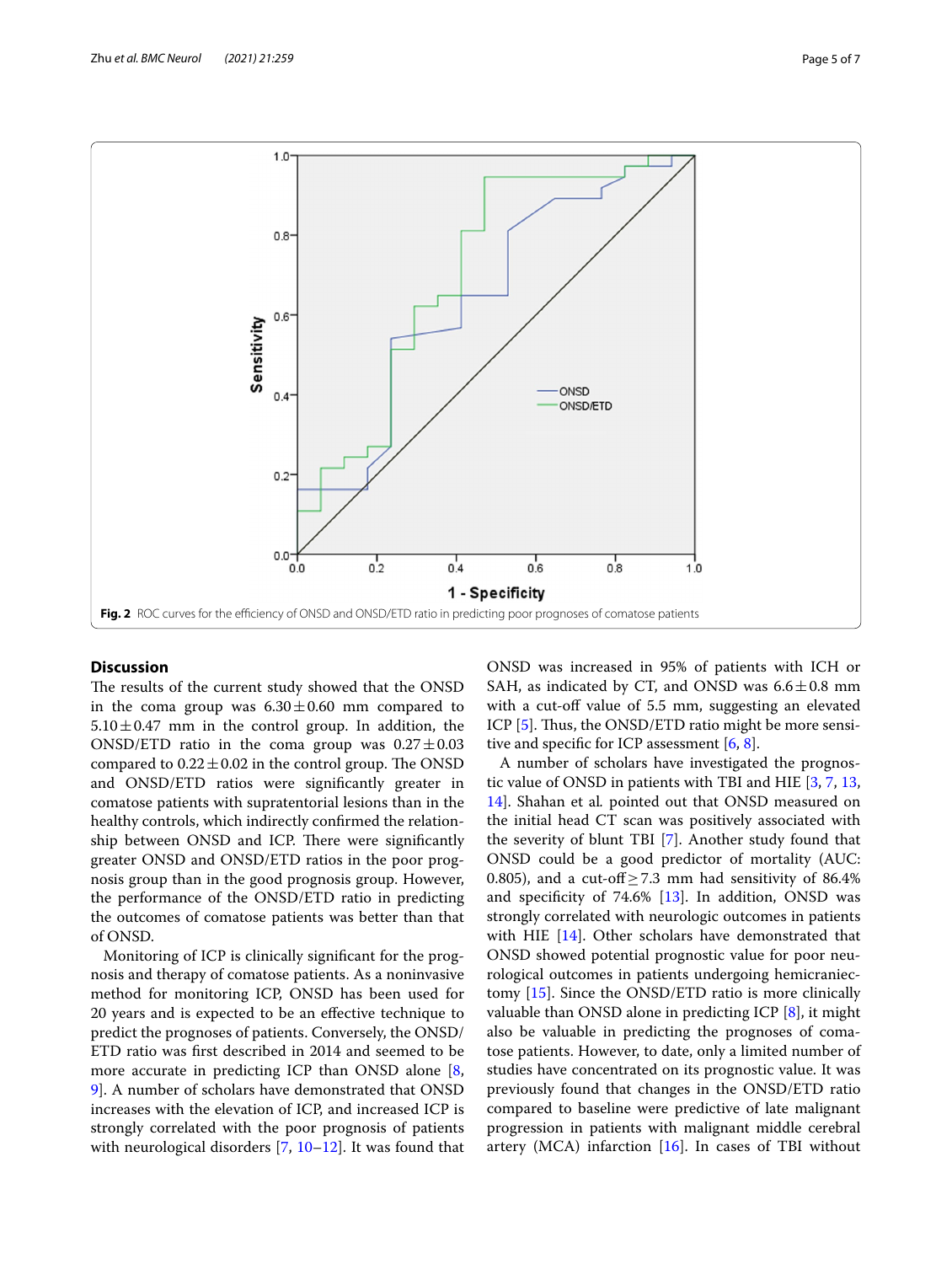haemorrhage and those with haemorrhage, the ONSD/ ETD ratios were  $0.28 \pm 0.05$  and  $0.29 \pm 0.05$ , respectively, compared with  $0.19 \pm 0.02$  in healthy adults, and an inverse correlation was identifed between the ONSD/ ETD ratio and the GOS score [\[17](#page-6-14), [18](#page-6-15)]. An inverse correlation between the two indices has also been confrmed in nontraumatic intracranial haemorrhage  $[5]$  $[5]$ . The ONSD/ETD ratio showed excellent discrimination ability for identifying paediatric patients with headache and papilledema (AUC=0.96) [[19\]](#page-6-16). An ONSD greater than 5.25 mm and an ONSD/ETD ratio greater than 0.232 on initial CT could identify MCA stroke patients at high risk of developing malignant MCA syndrome [\[20](#page-6-17)]. However, ONSD seemed to be more valuable than the ONSD/ ETD ratio in predicting the risk of developing large MCA infarcts  $[21]$  $[21]$ . The present study, for the first time, compared the efficiency of ONSD and the ONSD/ETD ratio in comatose patients with supratentorial lesions. The fndings revealed that the ONSD/ETD ratio is more valuable in predicting the prognosis of comatose patients than ONSD. This result could be attributed to a smaller SD of the ONSD/ETD ratio compared to the ONSD measurement alone, contributing to the establishment of a signifcantly accurate method for detecting ICP.

In the present research, it was found that the "mediastinal" window was the best window for identifying the optic nerve, while a large number of previous studies used the "spine" window [\[5,](#page-6-4) [6,](#page-6-3) [9](#page-6-7)], the "abdomen" window [[20\]](#page-6-17), or an unspecifed window when measuring ONSD. In addition, diverse distances and anatomical marks in the measurement could lead to great variability in the results of studies of ONSD. In this case, due to individual diferences, monitoring of ONSD might be of great signifcance in determining abnormalities of ICP and predicting prognosis. Therefore, it is essential to establish a unifed method to measure ONSD and determine the range of normal ONSD values.

To date, no study has determined whether ONSD is correlated with age, height, weight, BMI, MAP, etc. Some studies have shown that the ONSD/ETD ratio has no correlation with the aforementioned factors [[22,](#page-6-19) [23](#page-6-20)]. Another study revealed that the ONSD/ETD ratio was not correlated with sex, height, weight, BMI, or head circumference  $[24]$  $[24]$ . Therefore, the ONSD/ETD ratio is more stable than ONSD alone. Similar to other nerves in the human body, optic nerve fbres deteriorate with ageing. However, the average diameter of axons and dural thickness could be increased with ageing [[25,](#page-6-22) [26](#page-6-23)]. Therefore, a number of scholars have demonstrated that ONSD is approximately constant during the lifetime [\[9](#page-6-7)]. The current study showed that the aforementioned factors were not signifcantly diferent between the coma and control groups, except for MAP, which could be

correlated with the haemodynamic instability of the comatose patients.

There are a number of limitations of the present research. First, the retrospective nature of the study and the small sample size might have led to inevitable bias. Second, asymmetric ONSD between the eyes has been described in both normal subjects and patients with intracranial hypertension [[27](#page-6-24), [28\]](#page-6-25). However, there have been no relevant studies of whether ETD is asymmetric, which could have led to uncertainty in the results. Third, the comatose patients in our study had diferent aetiologies, which might also have caused bias. Multicentre studies with larger sample sizes are needed to further evaluate ONSD in comatose patients with a specifc aetiology and to determine the relationship of ONSD and the ONSD/ETD ratio with the prognoses of comatose patients.

#### **Conclusion**

The present research showed that ONSD and ONSD/ ETD ratios were signifcantly elevated in comatose patients with supratentorial lesions. In addition, the ONSD/ETD ratio might be more valuable than ONSD in predicting the prognosis of comatose patients. However, further studies with larger samples are needed to confrm our fndings.

#### **Abbreviations**

ONSD: Optic nerve sheath diameter; ETD: Eyeball transverse diameter; GOS: Glasgow Outcome Scale; CT: Computed tomography; HIE: Hypoxic ischaemic encephalopathy; TBI: Traumatic brain injury; ICP: Intracranial pressure; SAH: Subarachnoid haemorrhage; GCS: Glasgow Coma Scale; BMI: Body mass index; MAP: Mean arterial pressure; ROC: Receiver operating characteristic; CHD: Coronary heart disease; ACI: Acute cerebral infarction; CH: Cerebral haemorrhage; MCA: Middle cerebral artery; SD: Standard deviation; AUC: Area under the curve.

#### **Acknowledgements**

Not applicable

#### **Authors' contributions**

SZ participated in the design of the study, analysis of the data, and drafting of the manuscript. CC and DJZ participated in measuring ONSD and ETD. YLZ contributed to the guidance of the research. XZL and JZ contributed to the guidance of the research and review of the manuscript. The author(s) have read and approved the fnal version of the manuscript.

#### **Funding**

Not applicable.

#### **Availability of data and materials**

The datasets used and/or analysed during the current study are available from the corresponding author on reasonable request.

#### **Declarations**

#### **Ethics approval and consent to participate**

The research protocol was approved by the ethics committee of Peking University International Hospital (2021–001(BMR)), and it was conducted in